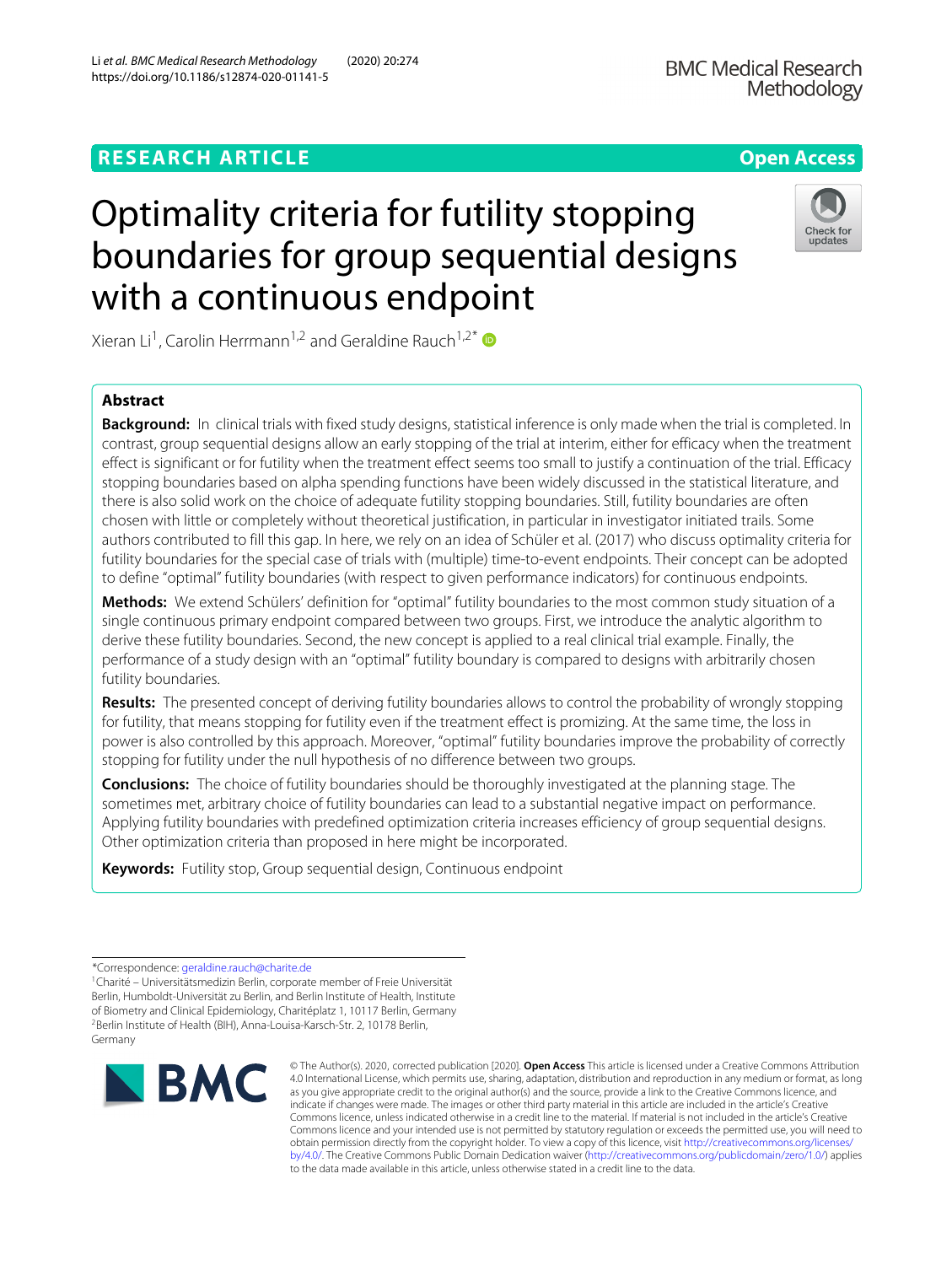#### **Background**

Conducting clinical trials which fulfil both economical as well as ethical aspects requires extensive efforts in planning. This can be challenging in fixed design clinical trials, as there is no option to react to misspecified planning assumptions during the ongoing trial. Group sequential designs allow for an early stop for either efficacy or futility, thereby, allowing to reduce costs and ethical issues when interim results are either sufficiently convincing or do not justify a further investigation. Group sequential designs are characterized by one or several unblinded interim analyses, thus implying a multiple test problem. Popular methods for alpha adjustment were proposed by Pocock [\[1\]](#page-7-0) and O'Brien and Fleming [\[2\]](#page-7-1). Later, more flexible methods were developed with the idea to define alpha spending functions  $[3-5]$  $[3-5]$ . Following these developments, in the past decades, an increasing number of trials adopted such flexible designs.

Whereas the option for an early efficacy stop is a key feature of group sequential designs, futility stops are not routinely implemented. Stopping a trial early for efficacy implies a successful trial with reduced costs. The probability to stop for efficacy although there is no treatment benefit is naturally controlled by the significance level. In comparison, stopping a trial early for futility means to give up hope for a successful trial based on an interim effect which might have low precision due to small sample sizes at interim. Thereby, the futility stopping boundary is usually defined as a boundary for the interim *p*-value. Valid stopping for futility bounds could reduce costs and avoid involving more patients under unnecessary risks, whereas wrong stopping for futility corresponds to a waste of resources.

Among futility stopping methods of group sequential designs, two main rules are discussed in the literature. Futility stopping rules can either be binding or nonbinding, where binding means that stopping is mandatory if the criterion is met and non-binding means that the investigator can freely decide if he or she really wants to stop. Type I error control is guaranteed for both types but there is a decrease in the actual power. In clinical practice, non-binding rules are much more common, as usually it is not only the interim data that affects a decision but also new external data or safety information. When concentrating on binding rules, it is possible to choose larger local significance levels in order to fully exhaust the global significance level [\[6\]](#page-7-4). However, this option is usually not applied in practice and more attention should be given to the non-binding option.

There exist sound and broad theoretical methodologies on group sequential designs. In particular, theoretically justified choices of futility stopping boundaries were discussed already decades ago [\[7,](#page-7-5) [8\]](#page-7-6). Several authors [\[9](#page-7-7)[–12\]](#page-7-8) addressed this issue more generally by defining beta-spending functions in analogy to the well-known alpha-spending functions where the latter take account of the multiplicity issue in group sequential designs. The beta-spending function allows to monitor and control the stage-wise and the global power loss induced by the futility stop.

As additional performance measures for futility boundaries, He et al. [\[13\]](#page-7-9) referred to the conditional and the predictive power. Gallo et al. [\[14\]](#page-7-10) more generally discussed performance indicators for choosing futility boundaries including the global power loss, the conditional power, the predictive power, and the probability of correctly stopping for futility under the null hypothesis. In another work of Xi et al.  $[15]$ , an optimal tuple of the futility boundary and the time point for the interim analysis is determined. This tuple is chosen as a solution of an optimization problem given by an objective function with constraints, where a bound for the power loss defines the constraint and the average sample size defines the performance function. Optimization functions with constraints in the context of adaptive designs have also been recently discussed by Pilz et al. [\[16\]](#page-7-12). Instead of formulating constraints, Ondra et al. [\[17\]](#page-7-13) discuss several adaptive designs by means of optimizing prespecified utility functions. Schüler et al. [\[18\]](#page-7-14) defined "optimal" futility stopping boundaries under predefined optimality criteria, however for the very special case of (multiple) time-toevent endpoints. Thereby, they rely on the performance measures given by power loss, probability of wrongly stopping for futility and probability of correctly stopping for futility. Whereas approaches based on optimization problems with constraints or maximizing utility functions can be seen as more elegant mathematical solutions, the approach by Schüler et al. [\[18\]](#page-7-14) might have advantages in the communication to clinical researchers as their basic idea for "optimal" futility boundaries is simply understood: For a given sample size and effect under the alternative, the futility bound which preserves a predefined level of a wrong futility classification is determined. This value serves as a starting value for the "optimal" futility boundary. It is enlarged until the power loss is decreased to an acceptable limit. This defines the "optimal" futility boundary.

Despite these important works, the above reported performance indicators are often not investigated when setting the futility boundary in clinical applications. In particular in investigator initiated trials, futility boundaries are often chosen rather arbitrarily. A common choice in a superiority test setting is a futility boundary of 0.5, where the study is stopped whenever the one-sided interim *p*value lays above this boundary. This corresponds to the situation of the treatment effect pointing in the wrong direction. For example, the software ADDPLAN which implements sample size recalculation for group sequential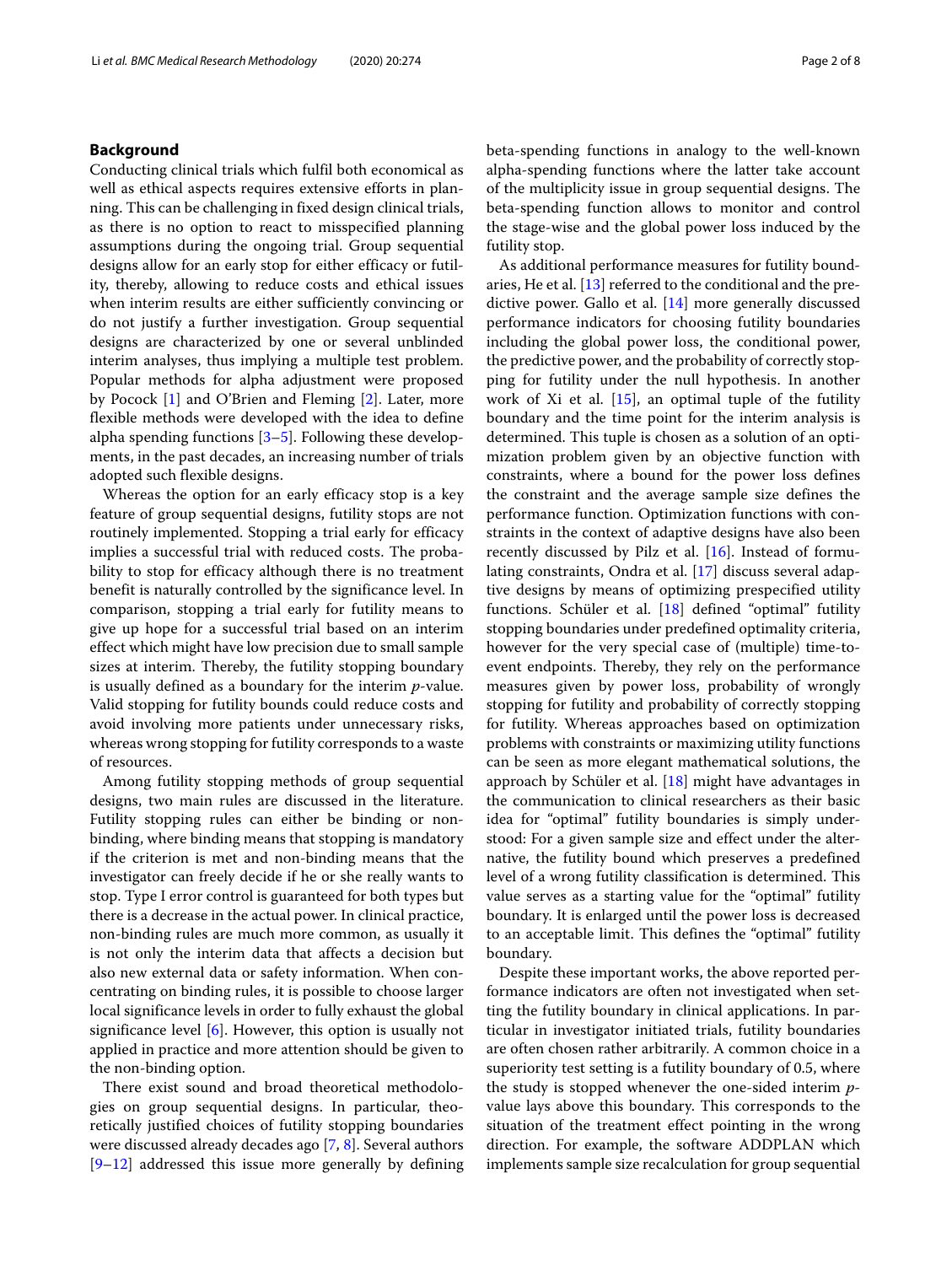designs, sets a default value of 0.5 when a futility stop is included [\[19\]](#page-7-15). Moreover, within the R-Package rpact short examples with this futility boundary of 0.5 are provided for illustration [\[20\]](#page-7-16). However, this choice of the futility boundary is usually not justified by design performance characteristics. Note however that other sample size calculation software such as nQuery or Pass implement beta-spending functions as a default, so there is no unique standard [\[21,](#page-7-17) [22\]](#page-7-18).

In this work, we aim to adopt the approach by Schüler et al. [\[18\]](#page-7-14) for the more common case of a controlled trial comparing two groups with a continuous endpoint. Whereas for multiple correlated time-to-event endpoints, the findings of optimal futility boundaries can only be realized by simulations, this more simple case allows a straight forward analytical derivation. Using this common and simple design, we aim to contribute to a more profound discussion on futility boundaries in practice and aim to provide an easy understandable and easily applicable tool to overcome the potential gap between developed theory and clinical practice.

This work is structured as follows: In the Methods Section, we introduce the underlying test problem and the group sequential design. Subsequently, we introduce the definition of "optimal" futility boundaries by Schüler et al. [\[18\]](#page-7-14) adapted to the situation of a continuous primary endpoint. In the Results Section, we first illustrate the concept of the investigated optimality conditions for futility boundaries for the setting of an exemplary clinical trial. Secondly, we compare the performance characteristics of a study with optimally chosen futility boundaries to those with non-optimal boundaries for various design scenarios, where the expression "optimal" in the following refers to the investigated performance criteria. Finally we discuss our results and provide conclusions and implications for future clinical trials.

#### **Method**

Throughout this work, we consider a randomized controlled trial with a continuous primary endpoint which is compared between a new intervention (I) and a control treatment (C)

$$
X_i^I \sim \mathcal{N}(\mu^I, \sigma^2), X_i^C \sim \mathcal{N}(\mu^C, \sigma^2), i = 1 \dots n.
$$

For the sake of simplicity, we consider equal standard deviations σ and group sizes *n*. The test hypotheses are given in terms of a superiority test

$$
H_0: \mu^I - \mu^C \le 0
$$
 versus  $H_1: \mu^I - \mu^C > 0.$  (1)

Thereby, without loss of generality, a larger value of the endpoint is assumed to be favorable.

#### **Group sequential design**

We consider a group sequential design with two sequences, that is with one interim analysis. The total maximal sample size is  $N = 2 \cdot n$ , the total interim sample size is denoted by  $N_1 = 2 \cdot n_1$ . The interim test statistic can be formulated as

$$
T_1 := \frac{\bar{X}_1^I - \bar{X}_1^C}{S_{pooled,1}} \cdot \sqrt{\frac{n_1}{2}},
$$
 (2)

with observed interim means  $\bar{X}_1^I$ ,  $\bar{X}_1^C$  and a pooled standard deviation at interim *Spooled*,1. This test statistic corresponds to the normal approximation test for continuous endpoints.

The study is stopped for efficacy at the interim stage in case the one-sided interim  $p$ -value  $p_1$  is smaller than or equal to the adjusted local one-sided significance level  $p_1 \leq \alpha_1$ .

The study is stopped for futility if  $p_1 > \alpha_0$ , where  $\alpha_0$  is the futility boundary.

If the trial is not stopped within the interim analysis, then additional  $N_2 = N - N_1$  patients are recruited. The test statistic for the final analysis is then given by

$$
T_{1+2} := \frac{w_1 \cdot T_1 + w_2 \cdot T_2}{\sqrt{w_1^2 + w_2^2}},\tag{3}
$$

where  $T_2$  is the independent incremental test statistic including exclusively the data of the second stage and  $w_1, w_2$  are predefined weights which must be fixed at the planning stage. This is also known as the inverse normal combination test  $[23]$  as the stage-wise test statistics can be written as the inverse of the normal distribution function applied to the stage-wise *p*-values  $T_i = \Phi^-(p_i)$ ,  $i = 1, 2$ . The combination of *p*-values provided by the inverse normal method is just one option among others to combine the stage-wise *p*-values. Another famous approach would be the use of the Fisher combination test [\[24\]](#page-7-20). The idea presented in here is also transferable when using another combination function.

A common way to choose the above weights in the inverse normal combination function is to define  $w_1 = \sqrt{n_1}$  and  $w_2 = \sqrt{n_2}$ .

The null hypothesis  $H_0$  is rejected at the final analysis if the corresponding *p*-value is smaller than or equal to the adjusted local one-sided significance level  $p_{1+2} \leq \alpha_{1+2}$ . The key idea of the inverse normal approach is that by constructing the final test statistic  $T_{1+2}$  from the independent stage-wise test statistics  $T_1$  and  $T_2$ , the covariance of the joint distribution of  $T_1$  and  $T_{1+2}$  is

$$
Cov(T_1, T_{1+2}) = \sqrt{\frac{n_1}{n}},
$$

and thus the joint distribution is fully specified.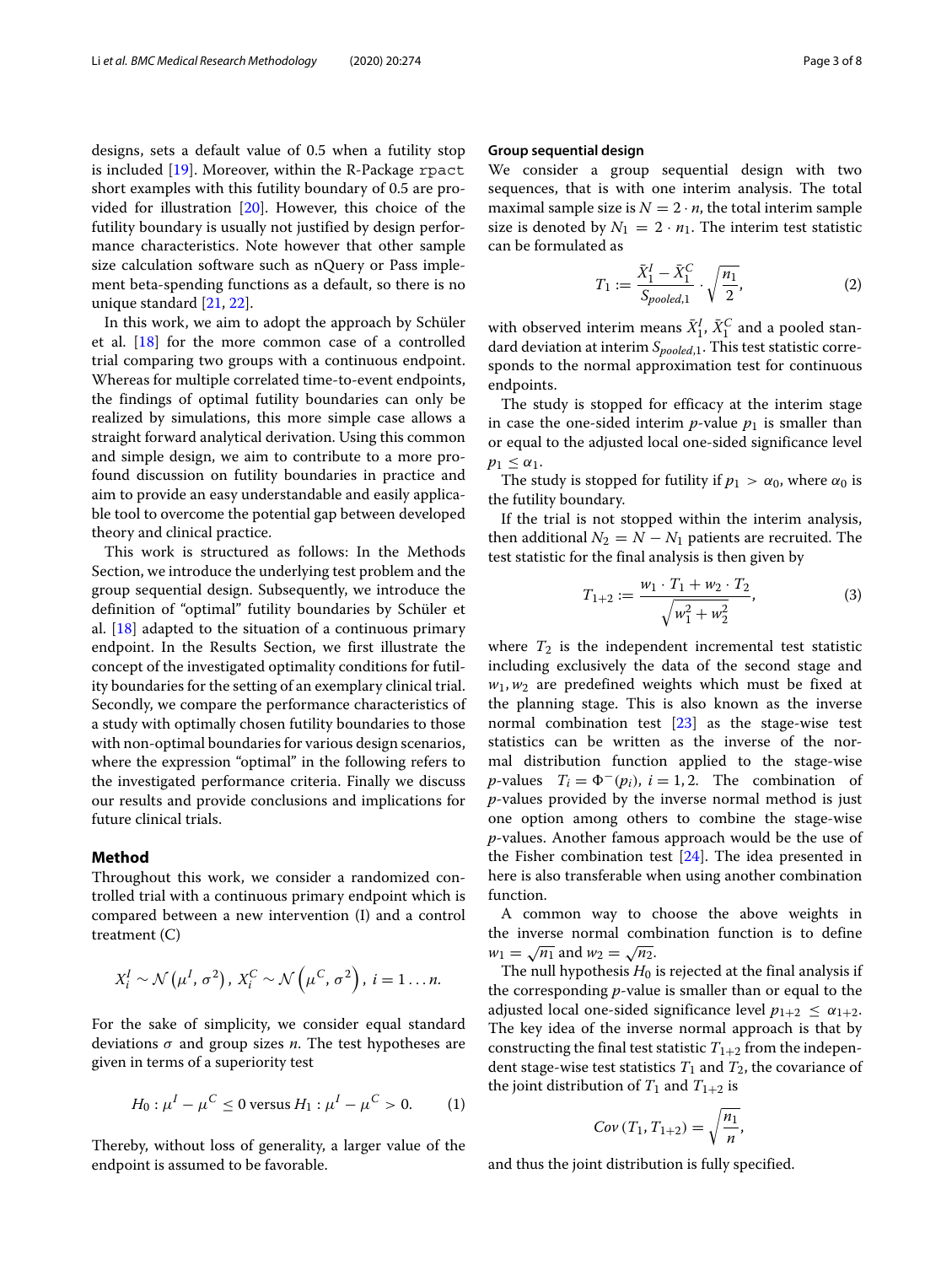The local significance levels for the interim analysis and the final analysis can be specified such that the overall type I error is controlled, that is

<span id="page-3-0"></span>
$$
P_{H_0}(p_1 \leq \alpha_1 \cup (\alpha_1 < p_1 \cap p_{1+2} \leq \alpha_{1+2})) = \alpha. \tag{4}
$$

If binding futility stopping boundaries are applied, the futility boundary  $\alpha_0$  can be incorporated in the above equation to obtain larger optimized local significance levels  $\alpha_1$  and  $\alpha_{1+2}$ . We will not consider this option, as even if a fixed futility stopping rule is incorporated in the trial protocol, there are often external reasons to make exceptions from this binding rule, which is not a problem as long as the local significance levels are chosen according to Eq.  $(4)$ .

The local significance levels  $\alpha_1$  and  $\alpha_{1+2}$  can be derived using various existing methods, such as constant levels as proposed by Pocock [\[1\]](#page-7-0), increasing levels as given by O'Brien-Flemming [\[2\]](#page-7-1), or flexible alpha spending functions as e.g. described by Lan and DeMets [\[4\]](#page-7-21). In our work, for the sake of simplicity, we rely on Pocock boundaries that is  $\alpha_1 = \alpha_{1+2}$ . The remaining question is how to choose an adequate value of  $\alpha_0$  already at the planning stage.

#### **Optimality criteria for futility boundaries**

The idea of "optimal" futility boundaries proposed by Schüler et al. [\[18\]](#page-7-14) is to assure a high probability to stop correctly for futility. This means stopping when there is only no or a non-relevant treatment effect, while simultaneously controlling the loss in power and the probability of correctly stopping for futility when in fact, the underlying treatment effect is relevant. In the following, we will use the term "optimal" with respect to these criteria. As discussed in the introduction, there are however various other performance indicators and different approaches to quantify the total performance. Therefore, optimality is not a unique perspective and we do not intend to present the "best" solution. In the following, assume that the trial is powered to detect a standardized effect  $\Delta = \frac{\mu^I - \mu^C}{\sigma}$  with power  $1 - \beta$  at a global one-sided significance level of α. To introduce the concept of optimal futility boundaries, some additional parameters are required: Let  $Pow<sub>loss</sub> < 1 - \beta$  denote the admissible overall power loss caused by applying a binding futility boundary. Moreover, the probability to wrongly stop for futility when in fact the underlying standardized treatment effect is given by the relevant effect  $\Delta$  should be limited by  $\pi_{\text{wrong}} \in [0, 1]$ . Using these notations, a futility boundary fulfils the so called **admissible conditions** [\[18\]](#page-7-14) if the following requirements are satisfied:

1. 
$$
P_{\Delta}(p_1 > \alpha_0) \leq \pi_{\text{wrong}},
$$

2. 
$$
P_{\Delta}(p_1 \leq \alpha_1 \cup (\alpha_1 < p_1 < \alpha_0 \cap p_{1+2} \leq \alpha_{1+2})) \geq 1 - \beta - Pow_{\text{loss}}.
$$

Note that the concept of the optimality parameter *Pow*loss is similar to the beta-spending approach proposed by several authors  $[9-12]$  $[9-12]$ . The beta-spending approach allows to control the stage-wise power loss induced by futility stopping boundaries. In contrast, we exclusively focus on the global power loss. Note that both approaches guarantee a limited (stage-wise) power loss only for the assumed effect  $\Delta$ . For smaller effects the power loss can become unacceptably high. Therefore, we strongly recommend to choose  $\Delta$  as the *minimal* clinically relevant effect and not as the expected effect.

In the following, any futility boundary fulfilling the admissible conditions will be denoted as  $\alpha_{0,ad}$ . Note that for a clinical trial with a continuous endpoint and the design specifications given above, the first admissible condition can be translated into

$$
\alpha_{0,\text{ad}} \geq 1 - \Phi\left(z_{\pi_{\text{wrong}}} + \Delta \cdot \sqrt{\frac{n_1}{2}}\right),\,
$$

where  $\Phi(*)$  denotes the distribution function of the standard normal distribution and *z*(∗) denotes the corresponding quantile of the standard normal distribution. The second admissible condition is equivalent to

$$
1 - \Phi\left(z_{1-\alpha_{1}} - \Delta \cdot \sqrt{\frac{n_{1}}{2}}\right)
$$
  
+
$$
MV_{\mu,\Sigma}\left(z_{1-\alpha_{1}}, z_{1-\alpha_{1+2}}\right)
$$
  
-
$$
MV_{\mu,\Sigma}\left(z_{1-\alpha_{0,\text{ad}}}, z_{1-\alpha_{1+2}}\right)
$$
  

$$
\geq 1 - \beta - Pow_{\text{loss}},
$$

where  $MV_{\mu, \Sigma}$  (\*) is the distribution function of the multivariate normal distribution with expectation

$$
\boldsymbol{\mu} = \left(\Delta \cdot \sqrt{\frac{n_1}{2}}; \Delta \cdot \sqrt{\frac{n}{2}}\right)
$$

and variance-covariance matrix

$$
\Sigma = \left(\begin{matrix} \sqrt{\frac{n_1}{n}} & 1 \\ 1 & \sqrt{\frac{n_1}{n}} \end{matrix}\right).
$$

For predefined parameters  $Pow_{loss}$  and  $\pi_{wrong}$ , there exists a whole set of admissible futility boundaries fulfilling the above conditions. Only the probability of correctly stopping for futility is left to further optimize an admissible futility stopping boundary. As the probability to correctly stop for futility increases with decreasing futility boundary, this implies that the optimal futility boundary  $\alpha_{0,\text{opt}}$ is the minimum over the set of all admissible futility boundaries  $\alpha_{0,ad}$ . With this definition, we can compute the optimal futility boundary at the planning stage of a clinical trial analytically. However, it can happen that the actual achievable probability to correctly stop for futility is still considered as too small. In this case, it might be reasonable to choose slightly larger values of *Pow*loss and  $\pi_{\text{wrong}}$ .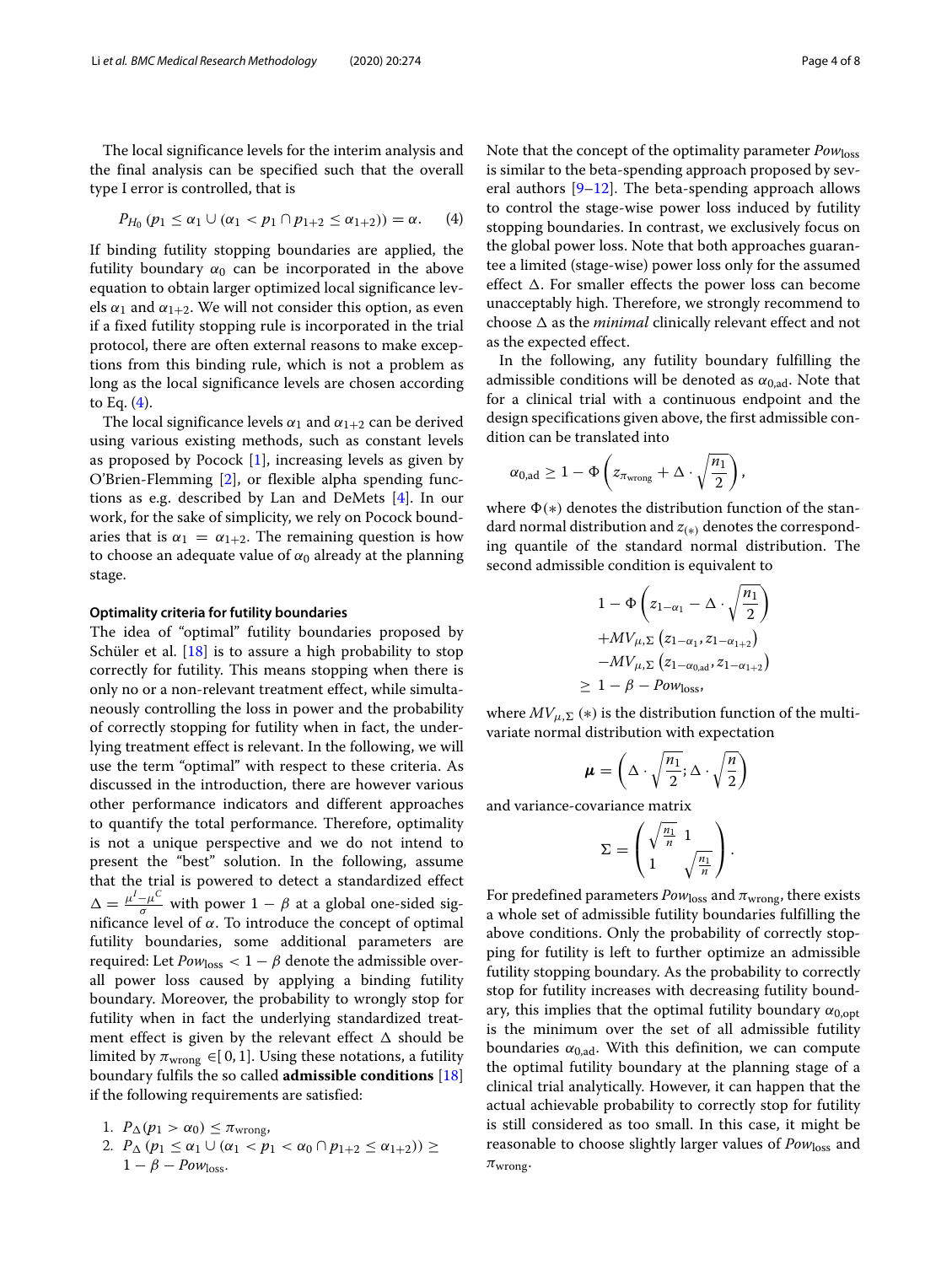#### **Results**

Given predefined design parameters, the optimal futility boundaries can be analytically computed at the planning stage. An R-function which calculates the "optimal" futility boundary for arbitrary design parameters is provided as online supplementary material (see Additional File [1\)](#page-6-0).

#### **A clinical trial example**

In the following, we will illustrate the benefit of using an optimal futility boundary compared to an arbitrary choice of a futility boundary by means of a real clinical trial example.

The ChroPac-Trial [\[25\]](#page-7-22) is a blinded, randomized, controlled clinical trial. The primary endpoint is the quality of life of patients with chronic pancreatitis 24 months after surgical interventions. The intervention group receives a duodenum-preserving pancreatic head resection and is compared to a control group receiving pancreatoduodenectomy. The aim is to show superiority of the intervention. The primary endpoint is measured by the quality of life questionnaire EORTC QLQ-C30, which provides a score for physical functioning. The score ranges from 0 to 100 with a higher score indicating a better quality of life. Although a score is generally seen as an ordinal endpoint, it is a common approach to treat a score with a large range as a continuous endpoint. A score difference of 10 is considered as a clinically relevant treatment difference and 20 is assumed to be the common standard deviation.

The trial was planned to detect a standardized treatment effect  $\Delta = \frac{10}{20} = 0.5$  at a one-sided global significance level  $\alpha = 0.025$  with power  $1 - \beta = 0.90$ . This results in a total sample size of 172 patients (86 per group) when the null hypothesis is tested with a standard t-test for independent groups. Note that the original trial was planned with a fixed design. For illustrative purposes, we will now apply a group sequential design to illustrate the new concept.

Applying a two-stage group sequential design with an interim look after 50% of the patients being fully observed and local adjusted significance levels according to Pocock with  $\alpha_1 = \alpha_{1+2} = 0.0147$ , the above sample size yields a power of 0.88. In order to apply the concept of an optimal futility boundary now, we need specifications of *Pow*loss and  $\pi_{\text{wrong}}$ . A power loss caused by futility stopping of *Pow*loss = 0.05 is considered reasonable. The probability to wrongly stop for futility should of course be small. Thus, we may choose  $\pi_{\text{wrong}} = 0.05$ . With these parameter settings, the optimal futility boundary is given by  $\alpha_{0,\text{opt}} = 0.22$ .

It is also common to anticipate a power of 0.80. Therefore, as a reference design, we will also calculate the optimal futility boundary for the above setting when the global maximal sample size of the group sequential design

The two admissible parameters, power loss *Powloss* and the probability of wrongly stopping for futility  $\pi_{wronq}$ , determine jointly the optimal futility boundary  $\alpha_{0,\text{opt}}$ . Therefore,  $\alpha_{0,\text{opt}}$  can be displayed as a function of these two parameters as illustrated in Fig. [1,](#page-5-0) which allows to investigate graphically how the optimal futility boundary changes when the admissible parameters are varied.

From Fig. [1](#page-5-0) it can nicely be seen that the optimal futility boundary also depends on the sample size, where a larger sample size results in a smaller futility boundary. It can be seen that for  $N = 140$ , the optimal futility boundary is mainly determined by the parameter  $\pi_{\text{wrong}}$ , whereas for  $N = 188$  the influence of  $Pow<sub>loss</sub>$  grows. In order to quantitatively assess the impact of variations of the admissible parameter settings, Table [1](#page-6-1) shows the resulting optimal futility boundaries for selected parameter values of *Pow*loss and  $\pi_{\text{wrong}}$  for both sample size settings  $N = 188$  and 140.

Column 1 displays the underlying sample size. Columns 2 and 3 show the specification of the admissible condition parameters  $Pow_{loss}$  and  $\pi_{wrong}$ . The resulting optimal futility boundary is displayed in Column 4. Columns 5 to 8 show the performance of the design by various performance measures such as the actually achieved power including stopping for futility (Column 5), the probability of wrongly stopping for futility under the anticipated relevant effect  $\Delta$  (Column 6), as well as the probability of correctly stopping for futility under a small non-relevant effect, which is half the size of the anticipated effect and under the null hypothesis with no effect (Columns 7 and 8).

It can be seen from Table [1](#page-6-1) that a very low value of  $\pi_{\text{wrong}} = 0.01$  results in high optimal futility boundaries, which may be close to the often arbitrarily chosen value of  $\alpha_0 = 0.5$  (Row 1) or even larger (Row 8). However, the probability of correctly stopping for futility is relatively low in these scenarios.

Looking at the parameter settings where the resulting probability of correctly stopping for futility under either the null hypothesis or half of the relevant treatment effect is at least above 20%, it can be deduced that a slightly larger value of, e.g.  $\pi_{\text{wrong}} = 0.05$ , is a better choice.

The admissible power loss *Powloss* is generally often not exhausted, especially for smaller values of  $\pi_{\text{wrong}}$ . For example, a change in the parameter *Pow*loss does not have an impact on the optimal futility boundary when  $\pi_{\text{wrong}}$  is fixed to either 0.01 or 0.05 for  $N = 140$ .

Note that a conventional choice of the futility boundary is  $\alpha_0 = 0.5$ . Looking at Table [1](#page-6-1) it can be seen that for the favorable settings, where the probability of correctly stopping for futility is not too small and lays above 20%, the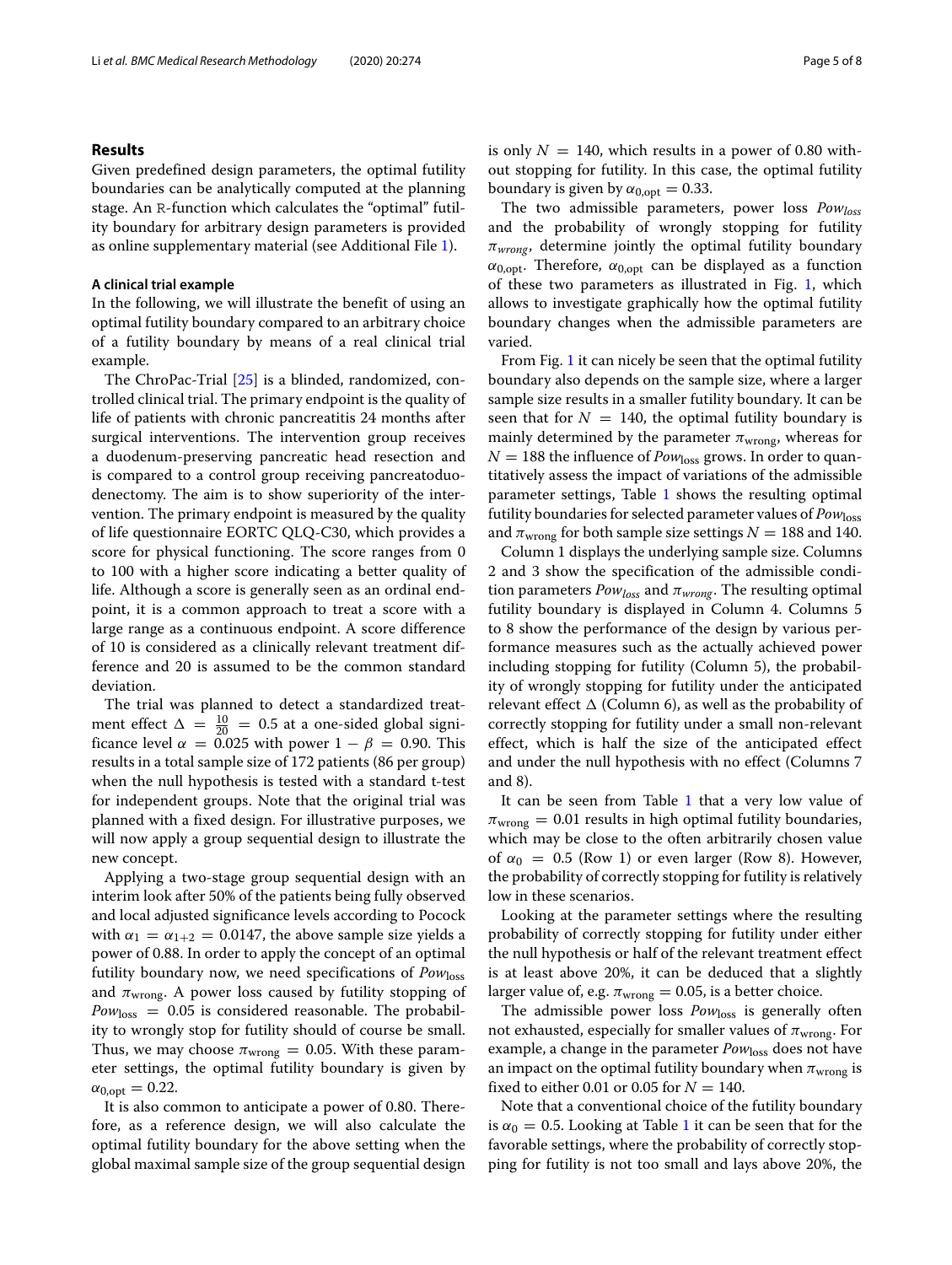optimal futility boundaries are considerably smaller than the conventional choice of  $\alpha_0 = 0.5$ . For  $N = 188$  the optimal futility boundaries range between  $\alpha_{0,\text{opt}} = 0.13$ and  $\alpha_{0,\text{opt}} = 0.46$ , for  $N = 140$  between  $\alpha_{0,\text{opt}} = 0.21$  and  $\alpha_{0,\text{opt}} = 0.59$ .

## **Discussion**

Although efficacy boundaries in group sequential designs are widely discussed in the literature, the choice of futility boundaries gains much less attention in clinical applications. A naive choice choice of a futility boundary of  $\alpha_0 = 0.5$ , where an interim p-value of  $p_1 > 0.5$  suggests an early stopping for futility, means that at interim, as soon as the treatment effect points into the adverse direction, the trial is stopped. Although this is intuitive, the implications of this futility boundary choice on the design performance are not always investigated. However, the choice of the futility boundary naturally influences the power of the study design. Moreover, a large futility boundary implies that the probability to stop the study, when indeed there is no or only a non-relevant effect (correct stopping for futility), can be small. In contrast, a too low futility boundary can imply that the probability of wrongly stopping for futility, when there is a relevant treatment effect, is considered as too large.

Some authors have proposed adaptive design strategies to optimize design parameters, like the value of the futility boundary and the number and timing of interim looks [\[11,](#page-7-23) [13,](#page-7-9) [14,](#page-7-10) [16,](#page-7-12) [17\]](#page-7-13). Thereby, different concept were proposed, e.g. optimization problems with constraints

[\[14,](#page-7-10) [16\]](#page-7-12) or maximization of utility functions [\[17\]](#page-7-13). A comparison between these different approaches is still lacking. The optimality criteria initially proposed by Schüler et al. [\[18\]](#page-7-14) allow to define a relatively simple concept of "optimal" futility boundaries, which was originally proposed in the context of (composite) time-to-event endpoints, by balancing the performance characteristics of global power loss and the probability of correctly and wrongly stopping for futility. The task of this work was to adapt this concept to the more general case of a group sequential design with a continuous endpoint. We showed that with the concept of optimal futility boundaries, it is possible to quantify the performance characteristics and the implications of a futility boundary already at the planning stage. By a clinical trial example, we demonstrated that arbitrarily choosing  $\alpha_0 = 0.5$  can lead to very unfavorable performance characteristics in some situations. However, there are also trial settings, where the choice of  $\alpha_0 = 0.5$  is close to or even smaller than the optimal one. This highlights the necessity to investigate the implications of different futility stopping boundaries already at the planning stage.

The concept of optimal futility boundaries fits the regulatory guidance documents provided by the U.S. Food and Drug Administration [\[26\]](#page-7-24) and European Medicines Agency [\[27\]](#page-7-25) for confirmatory trials. If a trial sponsor aims at applying our method in a confirmatory trial, the power loss and probability of wrongly and correctly stopping for futility can be predefined as two additional design parameters in the clinical trial protocol. Simulations are not required as the operating characteristics

<span id="page-5-0"></span>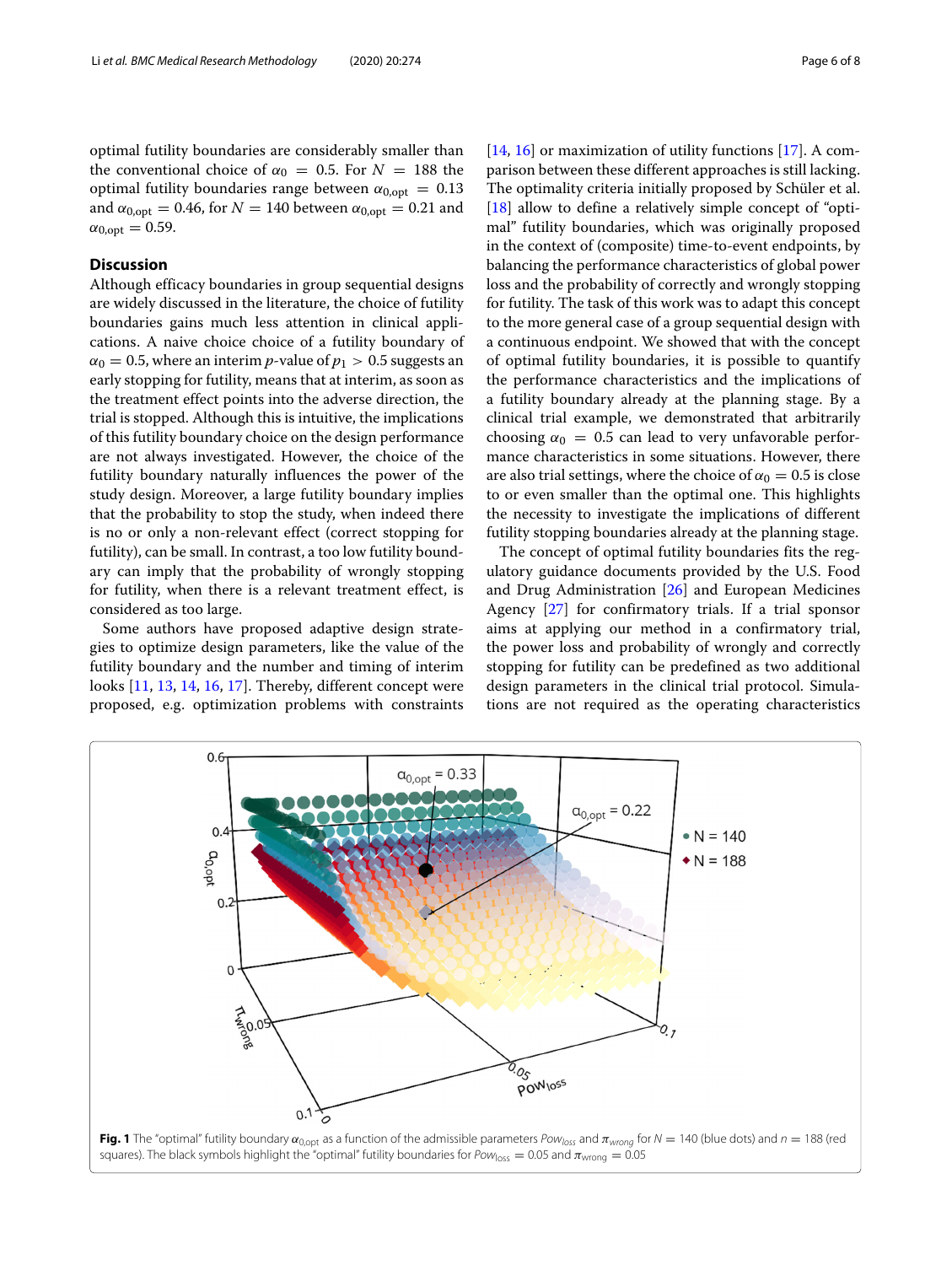<span id="page-6-1"></span>**Table 1** Performance characteristics for the group sequential design with "optimal" futility boundaries based on different admissible condition parameters for  $N = 182$  and  $N = 140$ . The last lines in the two sample size settings show the performance characteristics for the arbitrary choice of  $\alpha_0 = 0.5$ 

| Sample | Admissible condition      |                      | "Optimal" futility Actual |                      | Probability of wrongly                 | Probability of correctly                                                                         |      |
|--------|---------------------------|----------------------|---------------------------|----------------------|----------------------------------------|--------------------------------------------------------------------------------------------------|------|
| size   | parameters                |                      | boundary                  | power                | stopping for futility                  | stopping for futility                                                                            |      |
| n      | <b>Pow<sub>loss</sub></b> | $\pi_{\text{wrong}}$ | $\alpha_{0,\mathrm{opt}}$ | under $\Delta = 0.5$ | $P_{\Delta true=0.5} (p_1 > \alpha_0)$ | $P_{\Delta_{\text{true}}=0.25} (p_1 > \alpha_0)$ $P_{\Delta_{\text{true}}=0.0} (p_1 > \alpha_0)$ |      |
| 188    | 0.01                      | 0.01                 | 0.46                      | 0.90                 | 0.01                                   | 0.13                                                                                             | 0.54 |
|        | 0.05                      | 0.01                 | 0.46                      | 0.90                 | 0.01                                   | 0.13                                                                                             | 0.54 |
|        | 0.01                      | 0.05                 | 0.29                      | 0.89                 | 0.03                                   | 0.26                                                                                             | 0.71 |
|        | 0.05                      | 0.05                 | 0.22                      | 0.89                 | 0.05                                   | 0.33                                                                                             | 0.78 |
|        | 0.01                      | 0.10                 | 0.29                      | 0.89                 | 0.03                                   | 0.26                                                                                             | 0.71 |
|        | 0.05                      | 0.10                 | 0.13                      | 0.85                 | 0.10                                   | 0.47                                                                                             | 0.87 |
|        | 0.0013                    | 0.008                | 0.50                      | 0.90                 | 0.01                                   | 0.11                                                                                             | 0.50 |
| 140    | 0.01                      | 0.01                 | 0.59                      | 0.80                 | 0.01                                   | 0.10                                                                                             | 0.41 |
|        | 0.05                      | 0.01                 | 0.59                      | 0.80                 | 0.01                                   | 0.10                                                                                             | 0.41 |
|        | 0.01                      | 0.05                 | 0.33                      | 0.79                 | 0.05                                   | 0.27                                                                                             | 0.67 |
|        | 0.05                      | 0.05                 | 0.33                      | 0.79                 | 0.05                                   | 0.27                                                                                             | 0.67 |
|        | 0.01                      | 0.10                 | 0.32                      | 0.79                 | 0.05                                   | 0.28                                                                                             | 0.68 |
|        | 0.05                      | 0.10                 | 0.21                      | 0.77                 | 0.10                                   | 0.41                                                                                             | 0.79 |
|        | 0.0013                    | 0.018                | 0.50                      | 0.80                 | 0.02                                   | 0.15                                                                                             | 0.50 |

can be derived analytically for continuous endpoints. An R-code providing the analytical solution is provided as online supplementary material (see Additional File [1\)](#page-6-0). Thus, the design modifications are easily calculated and communicated which is a requirement of the FDA guidance [\[26\]](#page-7-24).

A possible limitation of the presented futility concept is that the choice of the admissible condition parameters, which limits the power loss and controls the probability of wrongly stopping for efficacy, is to a certain extend arbitrary. We therefore recommend to calculate the optimal futility boundaries for a range of plausible admissible condition parameters and to investigate the performance characteristics. In particular, the probability of correctly stopping for futility should be reasonably high (above 20% as a rule of thumb). This approach can lead to a reasonable choice of the futility boundary that provides a fair balance between the different performance characteristics.

In this work, we concentrated on a two-stage group sequential design with a continuous endpoint with local significance levels adjusted according to Pocock [\[1\]](#page-7-0). The corresponding R-source code (see Additional File [1\)](#page-6-0) can be easily adapted to use other alpha spending functions and other *p*-value combination tests. Moreover, the concept can equivalently be adopted to binary endpoints, which will be the task of future work.

An attractive argument for the presented approach lays in the simplicity of the key idea. In particular within investigator initiated trials, there often exist not theoretically founded recommendations for choosing futility bounds.

One main aim of this article is thus to encourage the theoretical justification of futility boundaries in practical applications. There are different ways to do so of which our approach is only one option.

#### **Conclusions**

While other trial design parameters and operational characteristics are routinely investigated in the planning stage of group sequential designs, futility boundaries should not be neglected. The concept of an "optimal" futility boundary method as introduced in here allows to control the power loss and the probability of wrongly stopping for futility, while maximizing the probability of correctly stopping for futility. We recommend to investigate futility boundaries following our approach over a range of parameter settings and to carefully compare the resulting futility boundaries to the arbitrary choice of  $\alpha_0 = 0.5$  when planning a trial with a group sequential design.

## **Supplementary Information**

The online version contains supplementary material available at [https://doi.org/10.1186/s12874-020-01141-5.](https://doi.org/10.1186/s12874-020-01141-5)

<span id="page-6-0"></span>**Additional file 1:** The file contains the R-source code for the calculation of the "optimal" futility boundary for a predefined design setting and admissible parameters.

#### **Acknowledgements**

Not applicable.

#### **Authors' contributions**

XL implemented the R-programs, produced the results and wrote the first draft of the manuscript. GR contributed to all parts of the manuscript. CH